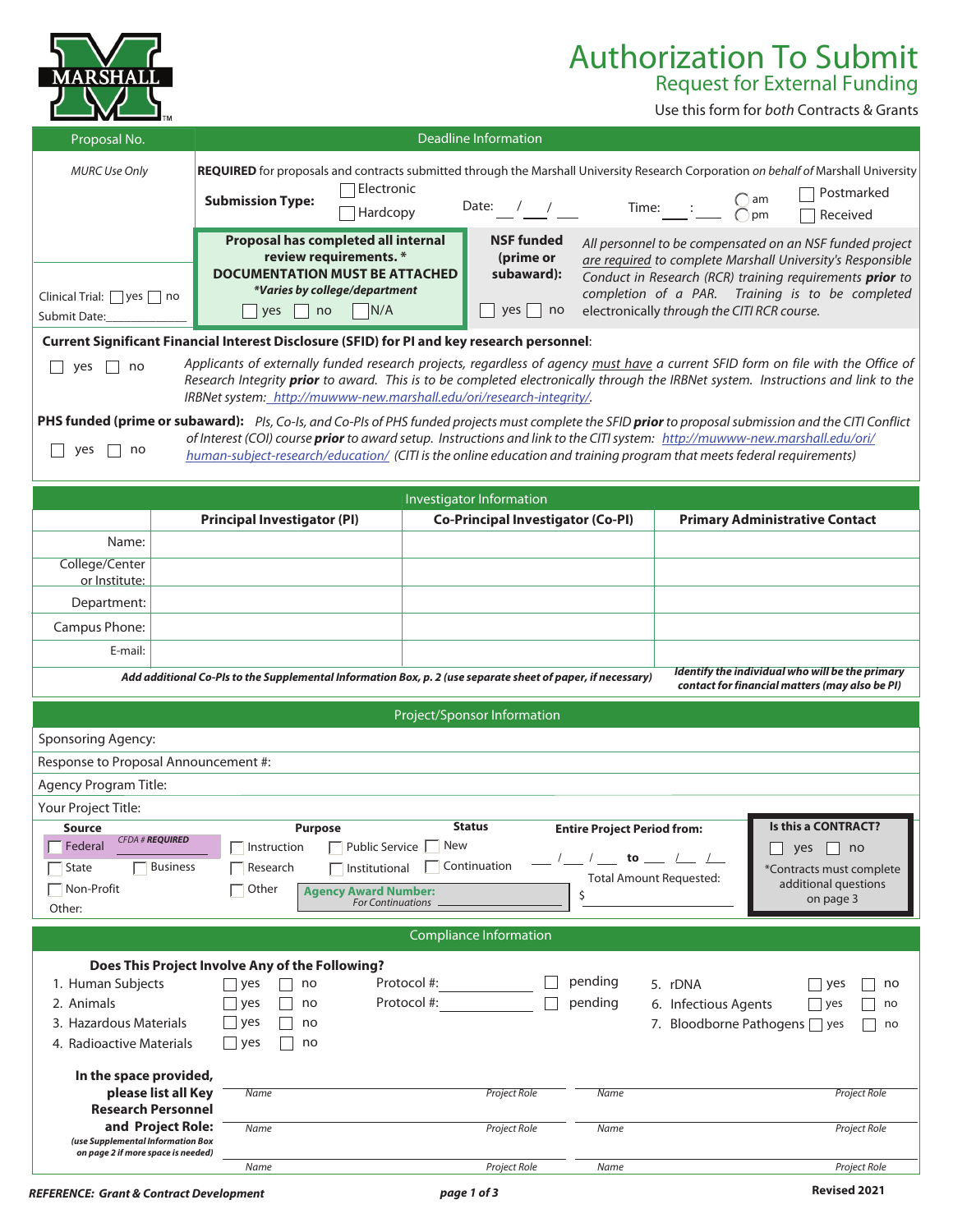|                                                                                                                                                                                                                                                                                                                                                                                                                                                                                                                                                                                                                                                                                                                                                                                                                                                                                                                             |                                                                                                                                  | <b>Proposal Information</b> |                                                                                                                                                                      |                                                                  |  |  |
|-----------------------------------------------------------------------------------------------------------------------------------------------------------------------------------------------------------------------------------------------------------------------------------------------------------------------------------------------------------------------------------------------------------------------------------------------------------------------------------------------------------------------------------------------------------------------------------------------------------------------------------------------------------------------------------------------------------------------------------------------------------------------------------------------------------------------------------------------------------------------------------------------------------------------------|----------------------------------------------------------------------------------------------------------------------------------|-----------------------------|----------------------------------------------------------------------------------------------------------------------------------------------------------------------|------------------------------------------------------------------|--|--|
|                                                                                                                                                                                                                                                                                                                                                                                                                                                                                                                                                                                                                                                                                                                                                                                                                                                                                                                             | Name:                                                                                                                            |                             |                                                                                                                                                                      |                                                                  |  |  |
|                                                                                                                                                                                                                                                                                                                                                                                                                                                                                                                                                                                                                                                                                                                                                                                                                                                                                                                             |                                                                                                                                  |                             |                                                                                                                                                                      |                                                                  |  |  |
|                                                                                                                                                                                                                                                                                                                                                                                                                                                                                                                                                                                                                                                                                                                                                                                                                                                                                                                             |                                                                                                                                  | Sponsoring Agency:          |                                                                                                                                                                      |                                                                  |  |  |
|                                                                                                                                                                                                                                                                                                                                                                                                                                                                                                                                                                                                                                                                                                                                                                                                                                                                                                                             |                                                                                                                                  | Project Title:              |                                                                                                                                                                      |                                                                  |  |  |
|                                                                                                                                                                                                                                                                                                                                                                                                                                                                                                                                                                                                                                                                                                                                                                                                                                                                                                                             | <b>Financial Information</b>                                                                                                     |                             |                                                                                                                                                                      |                                                                  |  |  |
|                                                                                                                                                                                                                                                                                                                                                                                                                                                                                                                                                                                                                                                                                                                                                                                                                                                                                                                             |                                                                                                                                  |                             |                                                                                                                                                                      |                                                                  |  |  |
| All proposals must include a complete budget reflecting full costs of the project; any costs not reimbursed by the sponsor must be clearly<br>identified along with the source(s) of funds to cover them. DETAILED PROPOSAL BUDGET AND NARRATIVE MUST BE ATTACHED<br>Does the sponsor limit indirect costs?<br>Does the project require cost sharing?<br><b>Sponsor</b><br>Personnel<br><b>Other Direct Costs</b><br>Equipment<br><b>Indirect Costs</b>                                                                                                                                                                                                                                                                                                                                                                                                                                                                     | yes<br>no<br>$\Box$<br>yes<br>no<br><b>COSTSHARING (*Describe University Cost Sharing Below)</b><br><b>Institutional In-Kind</b> | <b>Institutional Cash</b>   | if yes, cite website or sponsor's guidelines in supplemental info box<br>if yes, cite website or sponsor's guidelines in supplemental info box<br><b>Third-Party</b> | Total<br>\$0<br>\$0<br>\$0<br>\$0                                |  |  |
| \$0<br><b>TOTAL</b>                                                                                                                                                                                                                                                                                                                                                                                                                                                                                                                                                                                                                                                                                                                                                                                                                                                                                                         | 50<br>\$0                                                                                                                        |                             | \$0                                                                                                                                                                  | $\zeta$ 0                                                        |  |  |
|                                                                                                                                                                                                                                                                                                                                                                                                                                                                                                                                                                                                                                                                                                                                                                                                                                                                                                                             |                                                                                                                                  |                             |                                                                                                                                                                      |                                                                  |  |  |
| *Description of University Costsharing                                                                                                                                                                                                                                                                                                                                                                                                                                                                                                                                                                                                                                                                                                                                                                                                                                                                                      | Costsharing (if additional space needed, list in supplemental information box)                                                   | <b>Amount</b>               | <b>Account No.</b><br>(if Institutional Cash)                                                                                                                        | <b>Acct. Mgr. Signature</b><br>(if Institutional Cash)           |  |  |
| This project requires new graduate assistantship positions. Tuition waivers must have written approval from the Dean of the Graduate<br>yes<br>no<br>College prior to submission -OR- tuition waiver must be included in the grant budget, if allowed by the agency.<br>This project requires faculty release time: On page 2, please list faculty name, appointment type, percentage release time requested, and an<br>no<br>yes<br>explanation as to how the classroom replacement cost will be covered.<br>I hereby choose to wait until any forthcoming award notice to provide a detailed Banner-compliant budget and narrative.<br>I have completed and provided a detailed budget and narrative in compliance with the Banner system prior to grant submission.<br><b>Resource Information</b><br>Does the project: (If "yes" is checked, please explain in supplemental information box, below)<br><b>Yes</b><br>No |                                                                                                                                  |                             |                                                                                                                                                                      |                                                                  |  |  |
| 1. Involve additional faculty/staff in colleges/centers other than those of the PI?<br>2. Require additional personnel, laboratory and/or office space?                                                                                                                                                                                                                                                                                                                                                                                                                                                                                                                                                                                                                                                                                                                                                                     |                                                                                                                                  | П<br>Г                      | П<br>П                                                                                                                                                               | <b>Physical location of proposed activity:</b>                   |  |  |
| 3. Require renovation of existing space?                                                                                                                                                                                                                                                                                                                                                                                                                                                                                                                                                                                                                                                                                                                                                                                                                                                                                    |                                                                                                                                  | $\Box$                      |                                                                                                                                                                      | $\Box$ off campus<br>$\Box$ on campus                            |  |  |
| 4. Require utilities in excess of those typically used?                                                                                                                                                                                                                                                                                                                                                                                                                                                                                                                                                                                                                                                                                                                                                                                                                                                                     |                                                                                                                                  | Г                           | Е                                                                                                                                                                    | <b>Project Location:</b>                                         |  |  |
| 5. Disclose patentable or confidential information?<br>6. Obligate the University to funding beyond the project period?<br>П<br>7. Require the establishment of new academic programs?<br>П<br>Е<br>8. Expect to generate revenue?<br>$\Box$<br>$\Box$<br>9. Provide for a subaward or subcontract?<br>П<br>Е                                                                                                                                                                                                                                                                                                                                                                                                                                                                                                                                                                                                               |                                                                                                                                  |                             |                                                                                                                                                                      |                                                                  |  |  |
|                                                                                                                                                                                                                                                                                                                                                                                                                                                                                                                                                                                                                                                                                                                                                                                                                                                                                                                             | <b>Supplemental Information</b>                                                                                                  |                             |                                                                                                                                                                      |                                                                  |  |  |
| Use the space below for clarification or required explanation/documentation such as: F &A variations, sub-award information, exemption from required<br>college/department internal review:                                                                                                                                                                                                                                                                                                                                                                                                                                                                                                                                                                                                                                                                                                                                 |                                                                                                                                  |                             |                                                                                                                                                                      | This information for continuous<br>improvement/tracking purposes |  |  |
|                                                                                                                                                                                                                                                                                                                                                                                                                                                                                                                                                                                                                                                                                                                                                                                                                                                                                                                             |                                                                                                                                  |                             |                                                                                                                                                                      | How did you learn of this<br>funding opportunity?                |  |  |
|                                                                                                                                                                                                                                                                                                                                                                                                                                                                                                                                                                                                                                                                                                                                                                                                                                                                                                                             |                                                                                                                                  |                             |                                                                                                                                                                      | <b>Agency Website</b>                                            |  |  |
|                                                                                                                                                                                                                                                                                                                                                                                                                                                                                                                                                                                                                                                                                                                                                                                                                                                                                                                             |                                                                                                                                  |                             | Colleague                                                                                                                                                            |                                                                  |  |  |

| This information for continuous<br>improvement/tracking purposes<br>How did you learn of this<br>funding opportunity? |
|-----------------------------------------------------------------------------------------------------------------------|
| Agency Website                                                                                                        |
| $\Box$ Colleague                                                                                                      |
| MURC list-serve                                                                                                       |
| GrantForward                                                                                                          |
| $\Box$ Other                                                                                                          |
|                                                                                                                       |
|                                                                                                                       |